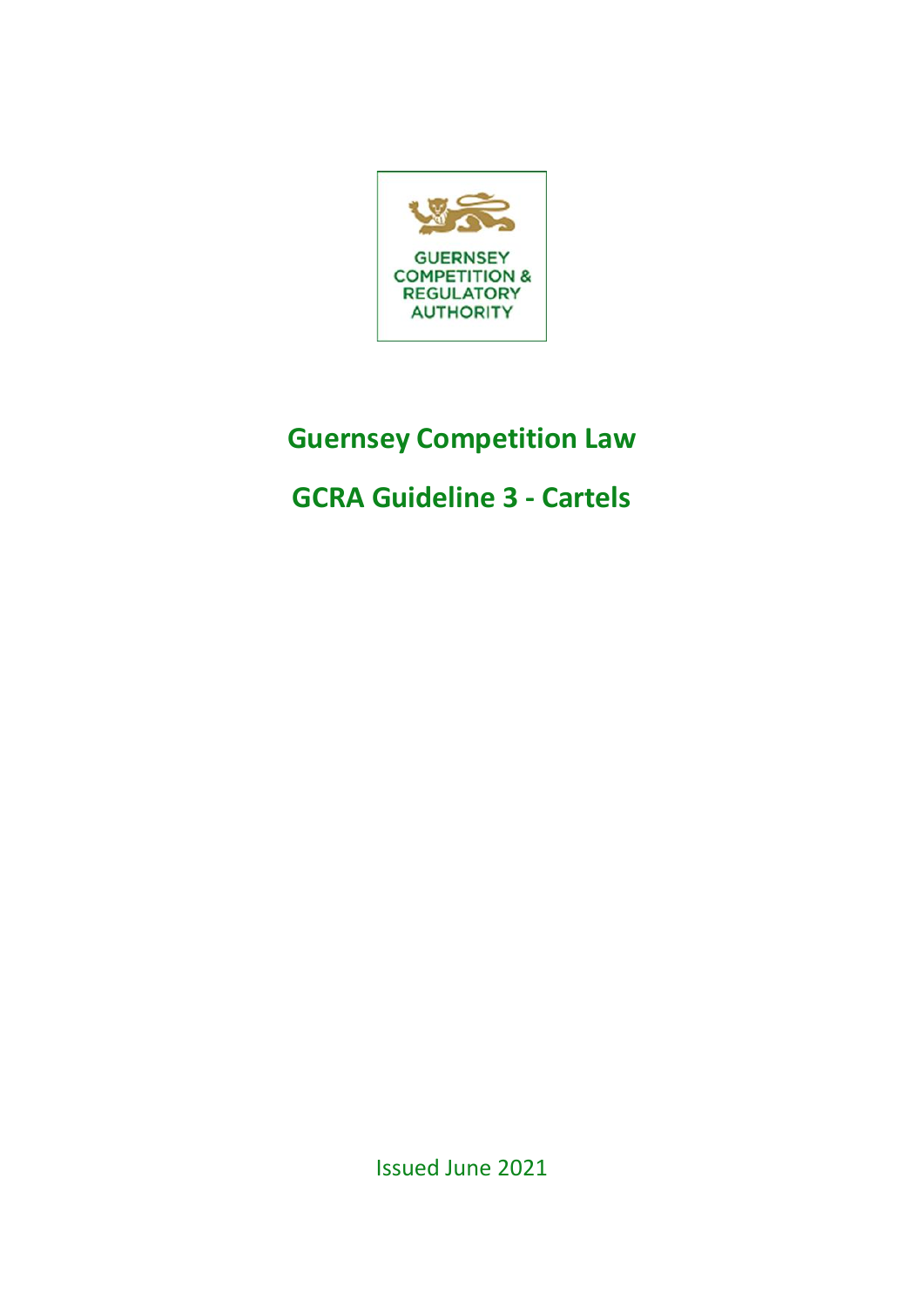### **What this Guideline is about**

This Guideline is one in a series of publications designed to inform businesses and consumers about how we, the Guernsey Competition and Regulatory Authority (GCRA), apply competition law in Guernsey.

The purpose of this Guideline is to explain to consumers, businesses and their advisers the provisions in the Guernsey competition law in respect of cartels (arrangements between businesses that are especially damaging to competition). Specifically, this Guideline has been prepared to explain Part II of *The Competition (Guernsey) Ordinance, 2012* (the **2012 Ordinance**).

This Guideline should not be relied on as a substitute for the law. If you have any doubts about your position under the law, you should seek legal advice.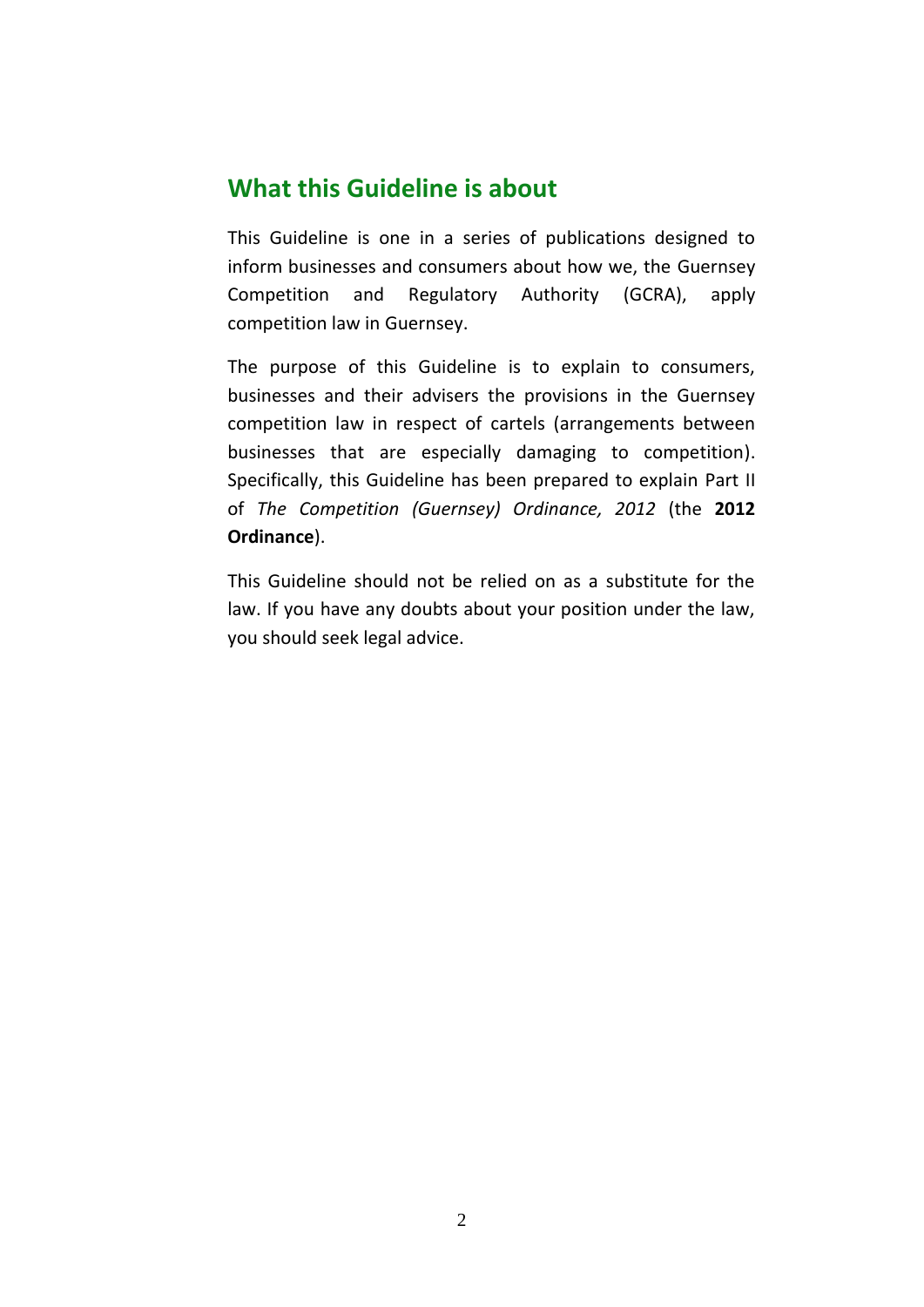# **Contents**

|              |                          | Page |
|--------------|--------------------------|------|
| 1            | Introduction             | 4    |
| 2            | Cartels                  | 7    |
| $\mathbf{3}$ | <b>Bid Rigging</b>       | 11   |
| 4            | <b>Taking Action</b>     | 13   |
| 5            | How can I find out more? | 16   |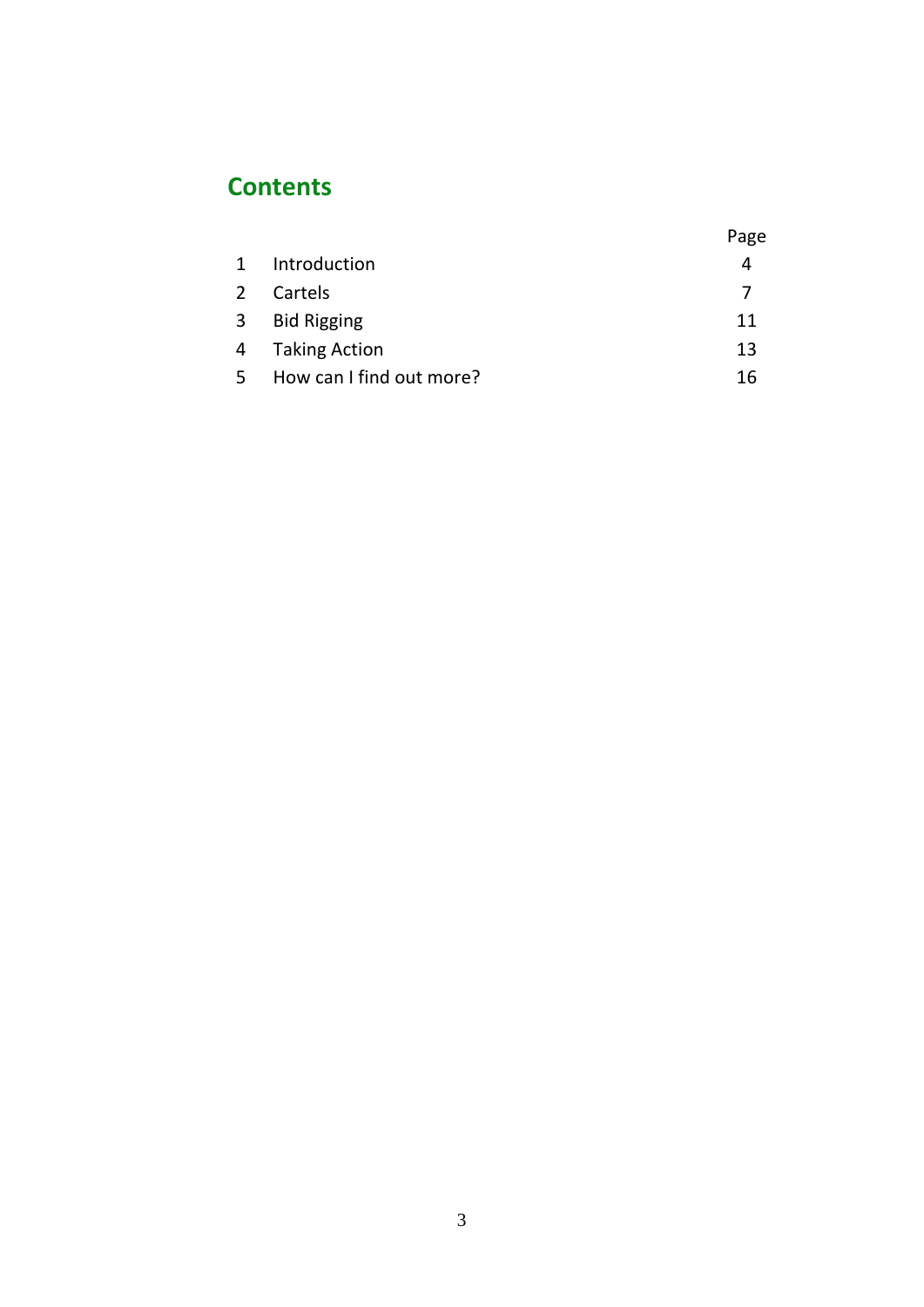## **1 Introduction**

### **Why is competition important?**

Open and vigorous competition is good for consumers because it can result in lower prices, new products of a better quality and more choice. It is also good for fair-dealing businesses, which flourish when markets are competitive.

### **Competition law in Guernsey**

In Guernsey, the 2012 Ordinance prohibits anti-competitive behaviour, including anti-competitive agreements between businesses and the abuse of a dominant position in a market. It also requires certain mergers and acquisitions to be notified to the GCRA for approval.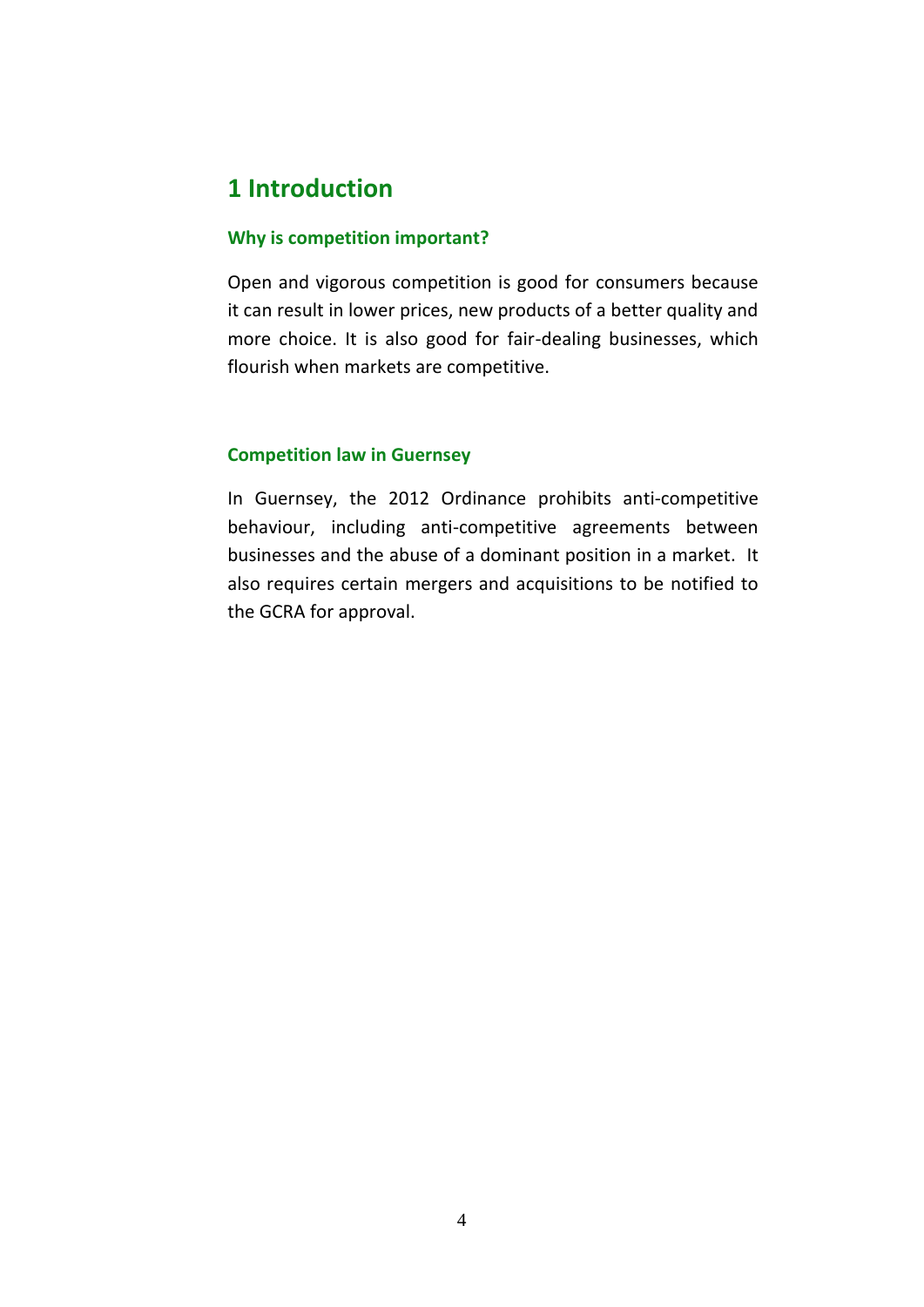### **What powers does the GCRA have?**

The GCRA has a wide range of powers to investigate businesses suspected of breaching the law. We can order that offending agreements or conduct be stopped and levy financial penalties on businesses and individuals for the breach.

### **What types of organisation are considered a 'business'?**

Throughout this Guideline, we refer to a 'business'. This term (also referred to as an 'undertaking' in Guernsey competition law) means any entity engaged in economic activity, irrespective of its legal status, including companies, partners, cooperatives, States' departments and individuals operating as sole traders.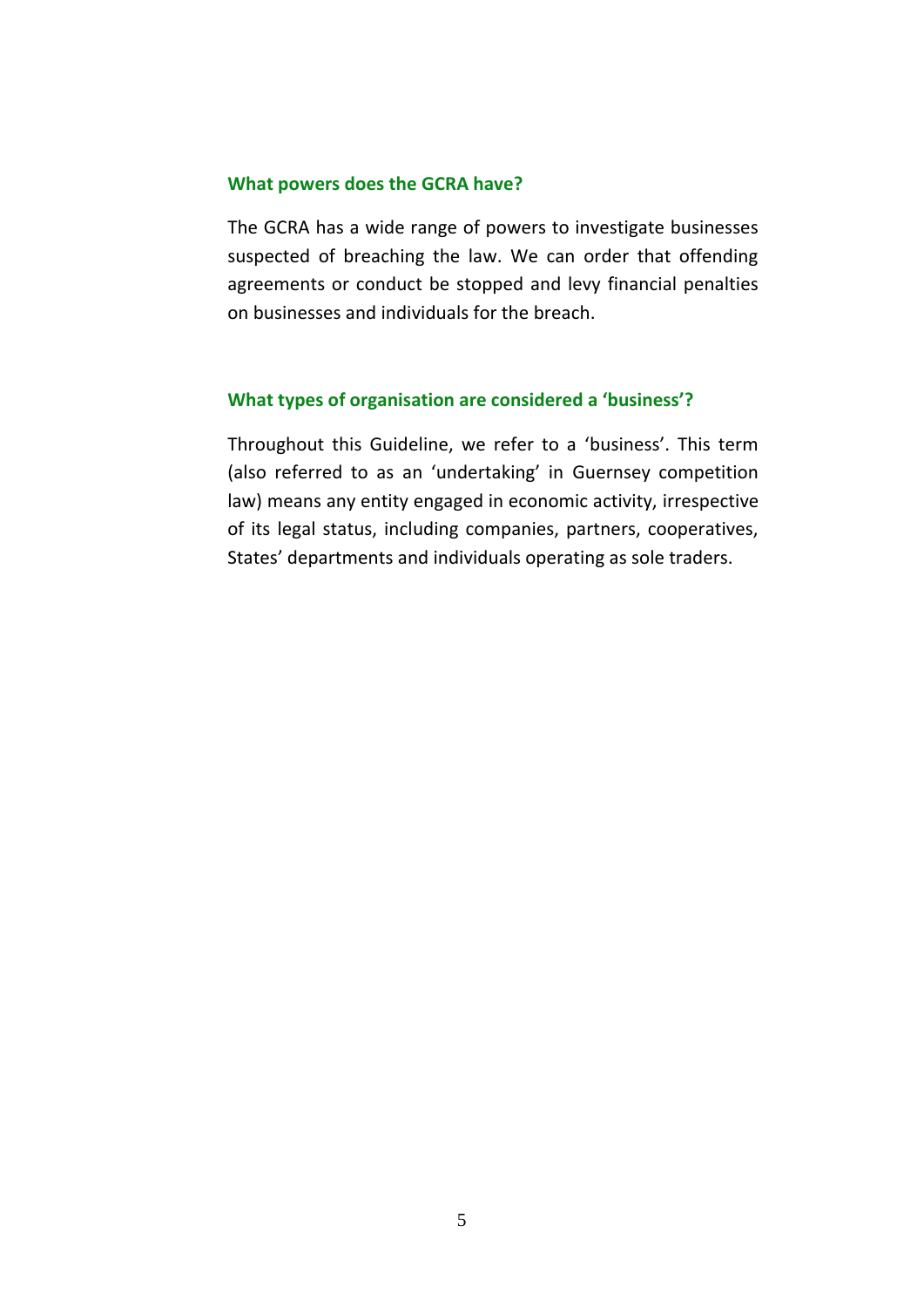#### **A Note on European Union (EU) Competition Law**

Guernsey competition law is modelled on the competition provisions in the Treaty on the Functioning of the EU (**TFEU**). Section 54 of the 2012 Ordinance provides that the GCRA and the Royal Court may take into account the principles laid down by, and any relevant decisions of, the European courts in respect of corresponding questions arising under EU competition law<sup>1</sup>.

Relevant sources of EU competition law include judgments of the European Court of Justice or General Court, decisions taken and guidance published by the European Commission, and interpretations of EU competition law by courts and competition authorities in the EU Member States. Section 54, however, does not prevent us from departing from EU precedents where this is appropriate in light of the particular circumstances of Guernsey.

<sup>&</sup>lt;sup>1</sup> The provisions of section 54 were amended with effect from 23 February 2021 by the European Union (Competition) (Brexit) (Guernsey) Regulations, 2021, regulation 1, which replaced the word "must" with the word "may".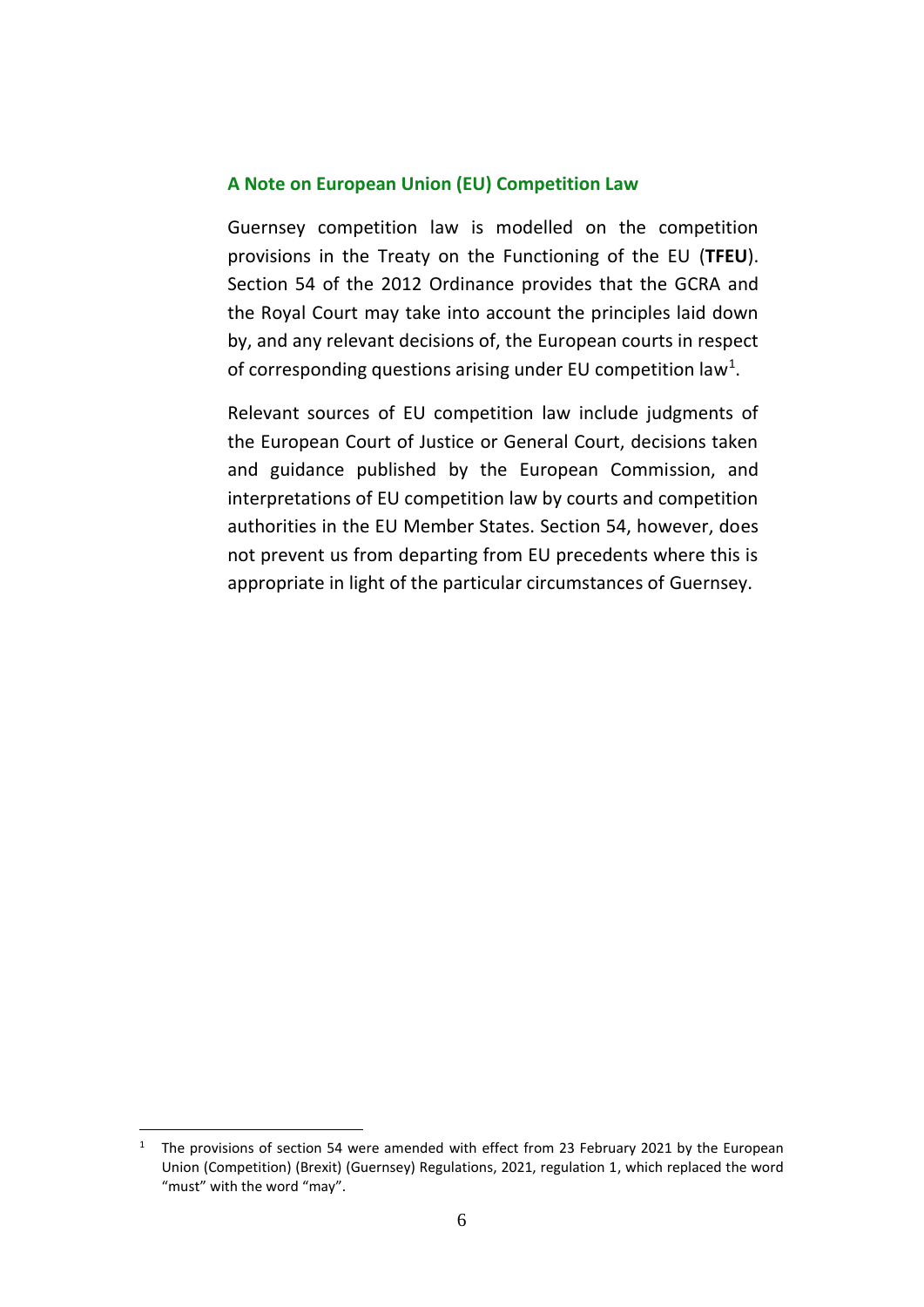### **2 Cartels**

Cartels are a particularly damaging form of anti-competitive activity. Their purpose is to removing or reducing competition by fixing or controlling competitive variables such as prices. As a result they directly affect the purchasers of the goods or services concerned, whether businesses or private individuals. They also have a damaging effect on the wider economy as they remove the incentive for the businesses involved to operate efficiently and compete effectively, while offering none of the economies of scale or scope of a monopoly. Cartels are regarded as sufficiently serious that in some jurisdictions, criminal prosecution is a legal option. This is not currently the case in Guernsey.

Detecting cartels and taking action against their members is one of the GCRA's top enforcement priorities under the 2012 Ordinance. However, as cartels often operate secretly, we rely heavily on businesses and consumers to bring potential cartel activities to our attention.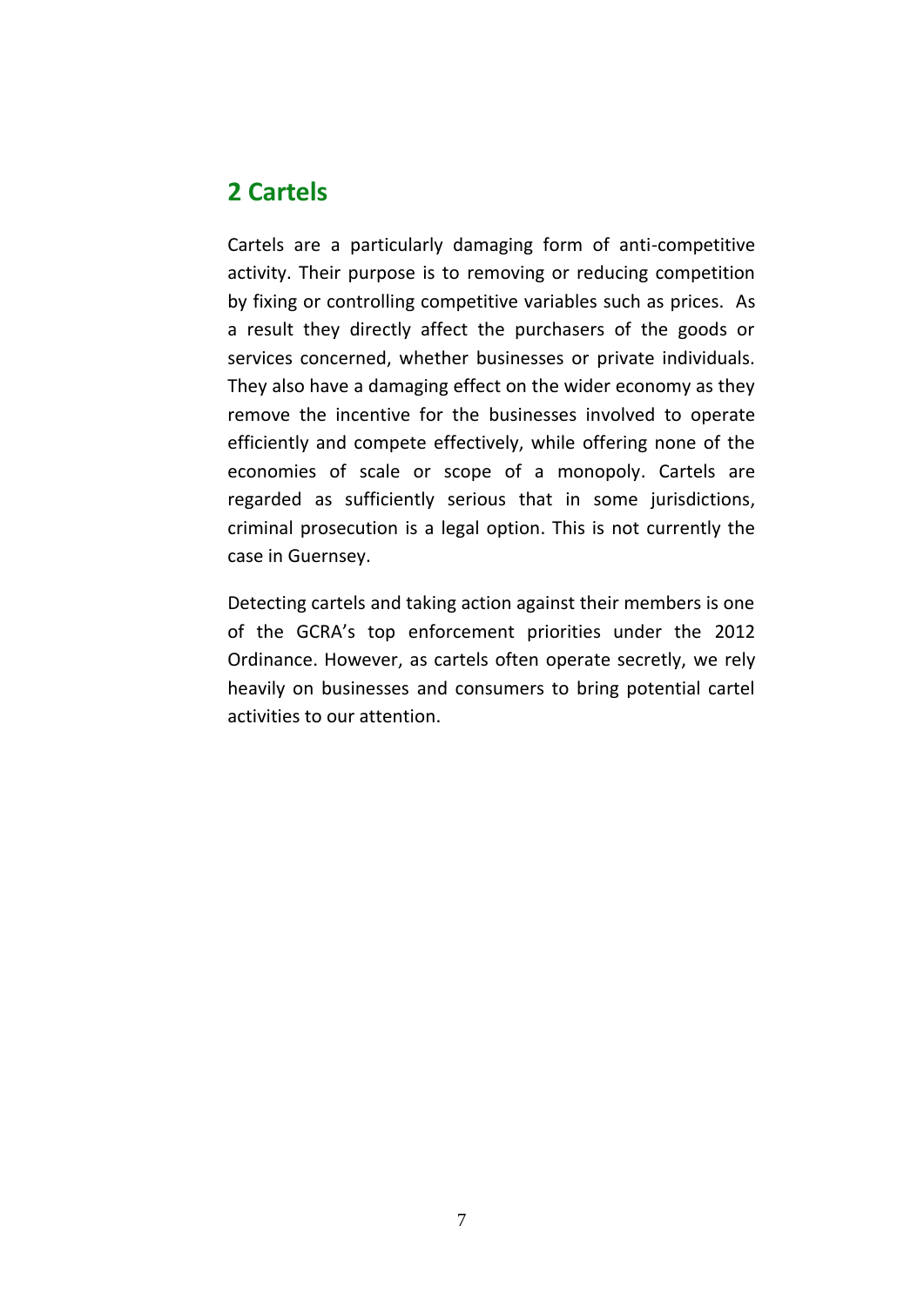### **What is a cartel?**

In simple terms, a cartel is an agreement between businesses not to compete with each other. The agreement is often secret, verbal and informal.

Typically, cartel members may agree on:

- production levels;
- wholesale and/or retail prices;
- discounts;
- credit terms;
- which customers they will supply;
- which areas they will supply; or
- who should win a contract (known as 'bid rigging').

In some cartels several of these elements may be present.

### **Why should cartels be broken up?**

Cartels allow businesses to achieve greater profits for less effort. For the customers of their goods or services this means:

- higher prices;
- poorer quality; and/or
- less or no choice.

The end-consumer suffers most from cartel agreements, and in the long term the economy is damaged, for example through higher inflation.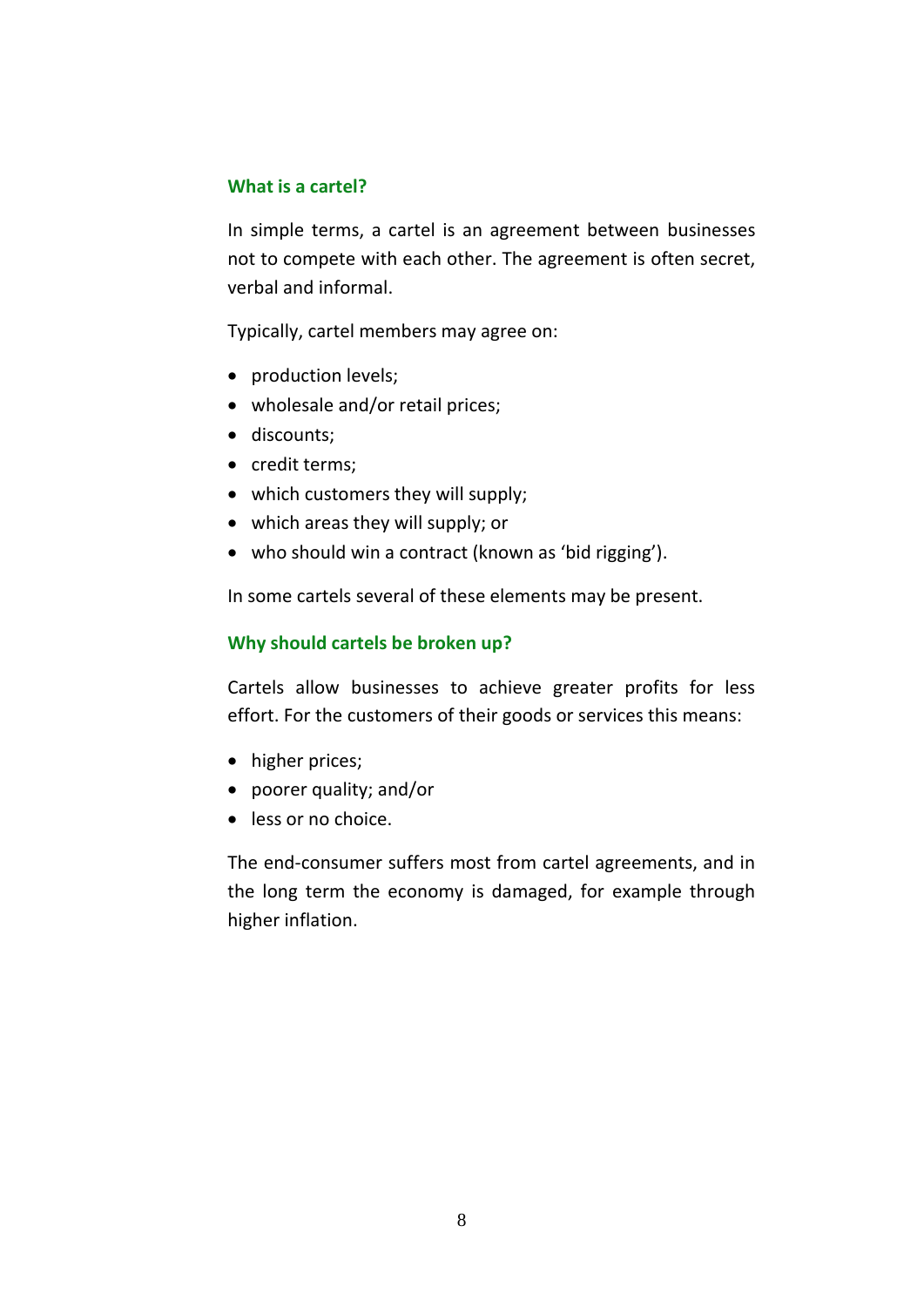### **Spotting a cartel**

There are a number of signs that *may* indicate that a cartel is operating. Some examples are where suppliers:

- raise prices by the same amount and at a similar time;
- offer the same discounts or have identical discount structures;
- quote or charge identical or very similar prices;
- refuse to supply a customer because of their location; and
- use give-away terms or phrases, such as:
	- the industry has decided that margins should be increased';
	- 'we have agreed not to supply in that area'; or
	- 'our competitors will not quote a different price'.

The examples listed above are illustrative only and should not be construed as definitive or exhaustive. Their presence does not necessarily imply that a cartel is operating. Often, simultaneous price changes or charging similar prices among competitors are consistent with normal competitive responses in the market place. However, a business or customer should be particularly suspicious where several such patterns of conduct are present.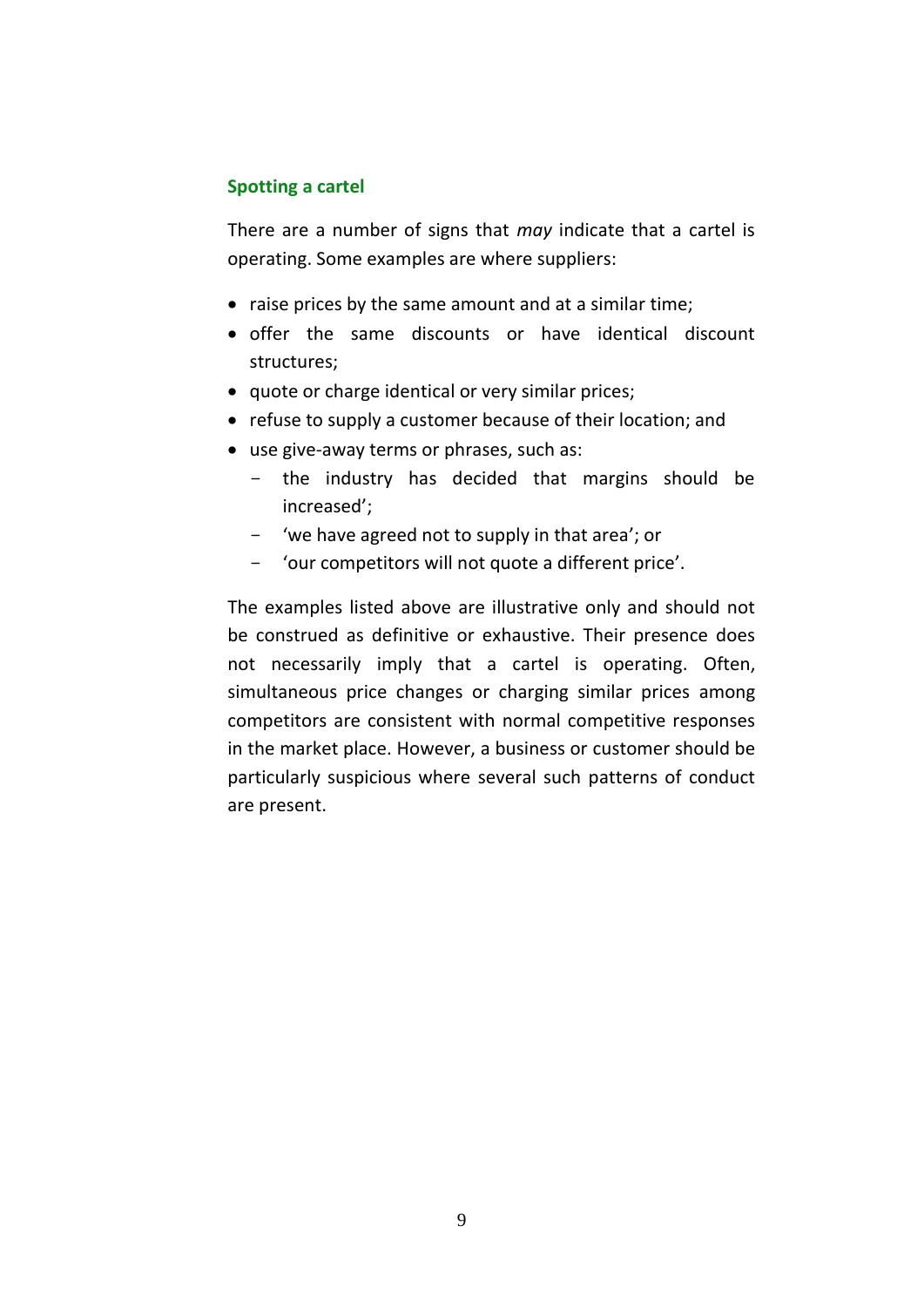### **Where are cartels found?**

Cartels can occur in almost any industry and can involve goods and services at the manufacturing, distribution or retail level. Some sectors are more susceptible to cartels than others, because of their structure, or the way in which they operate, for example, where:

- there are few competitors;
- the products have similar characteristics, leaving little scope for competition on quality or service;
- input costs are transparent, predictable or well understood;
- communication channels between competitors are already established; or
- the industry is suffering from excess capacity or there is a general recession.

The fact that these conditions are not present does not rule out the possibility that a cartel is operating. Conversely, the fact that an industry shows some or all of these characteristics does not automatically mean that some form of cartel is operating, but customers should at least be alert to the possibility.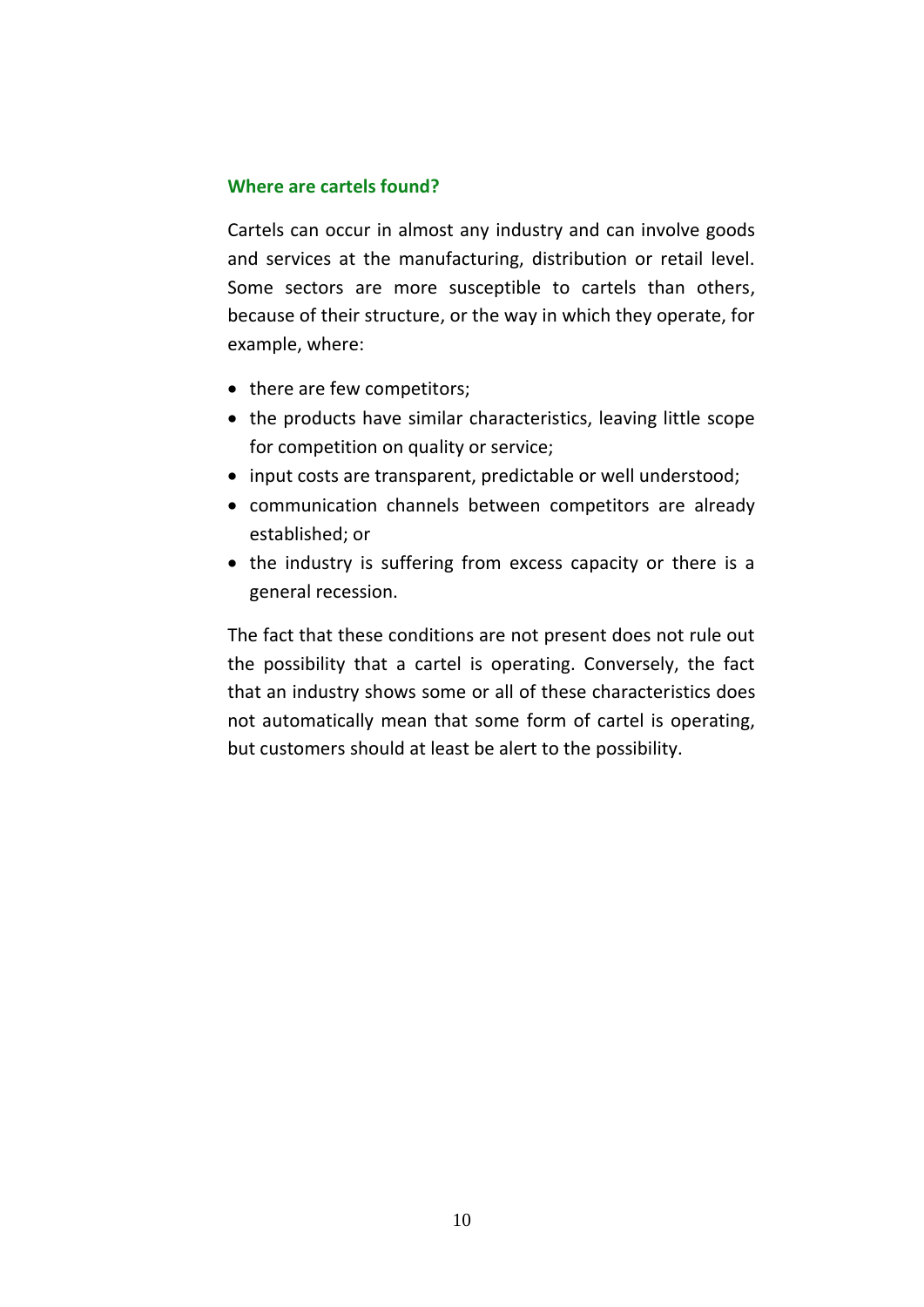# **3 Bid Rigging**

### **What is bid rigging?**

Bid rigging is a form of cartel that may arise when contracts are awarded by a tender process. While the tender process seeks the most competitive bid, members of the cartel collude with each other on who should win a particular contract. The possibility of bid rigging will be particularly relevant to public sector purchasers, given their legal obligations to award certain contracts by competitive tender.

### **What are the signs of bid rigging?**

In order to avoid detection, bid rigging operations are often sophisticated but there are certain signs that purchasers can look out for, particularly where contracts are awarded on a regular basis. Some signs to be aware of are the following:

- Do some suppliers unexpectedly decline an invitation to bid?
- Is there an obvious rotation of successful bidders?
- Is there an unusually high margin between the winning and unsuccessful bids?
- Do all bid prices drop when a potential new bidder comes on the scene, ie, the new bidder is not a member of the cartel?
- Is the same supplier the successful bidder on several successive occasions, in a particular area, or for a particular type of contract?
- Are there one or more suppliers who continue to submit bids even though they consistently fail to win a contract?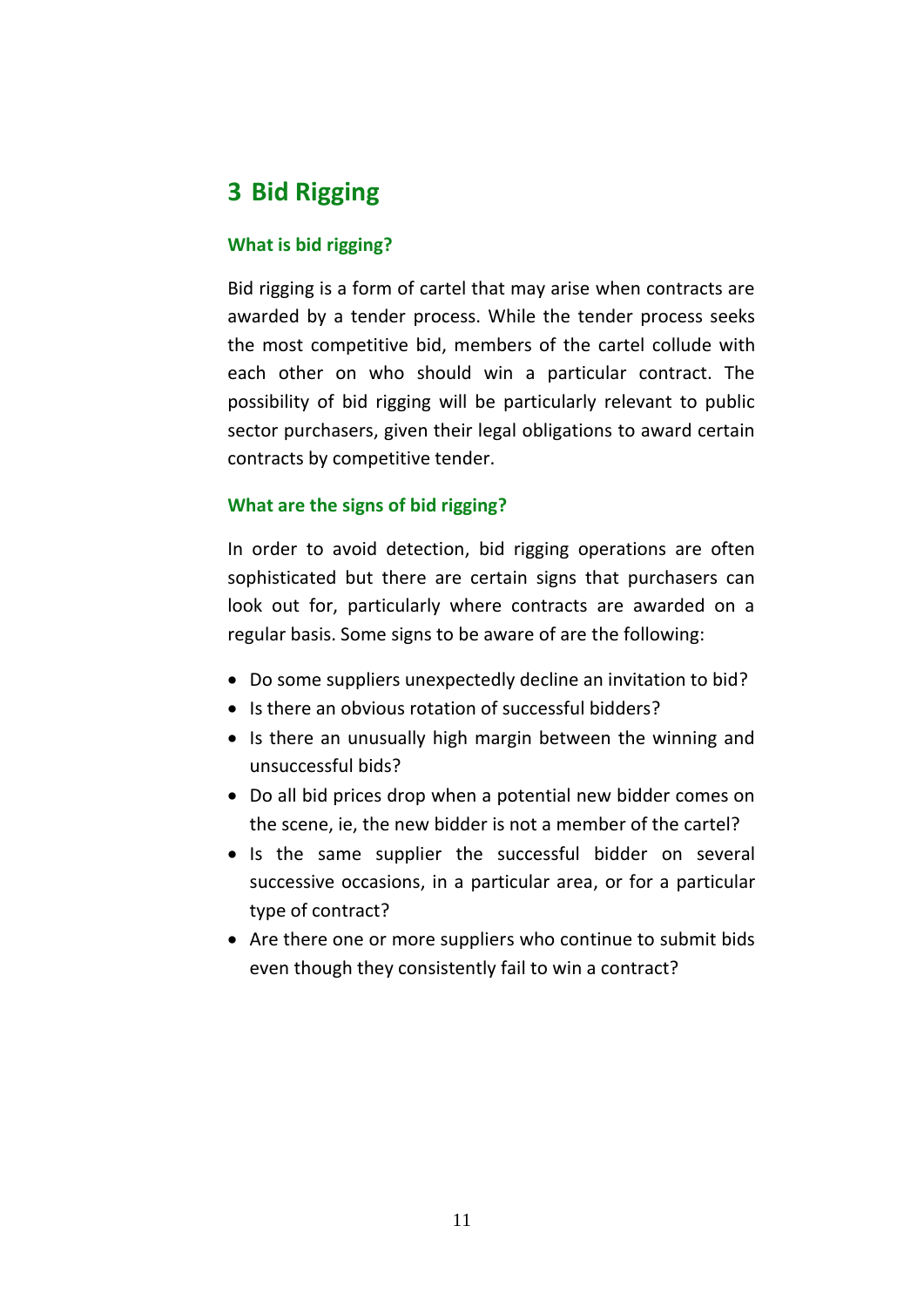### **How can you tackle bid rigging?**

There are certain steps that you can take to hamper the success of bid rigging operations, or to reduce the likelihood that they will occur. For example, you can:

- make the criteria and qualifications of any bid as broad as possible, basically casting a wider net, so that they can be met by the widest range of suppliers;
- always shop around for suppliers when inviting bids;
- ask for bids to be broken down into as much detail as possible;
- keep records of bids for comparison purposes;
- insist that main contractors assign sub-contractors through a competitive process;
- Introduce a specific declaration from each bidder that they are not operating as part of any cartel and make this one of the terms of contract; and/or
- seek information from bidders about their associated companies and subsidiaries.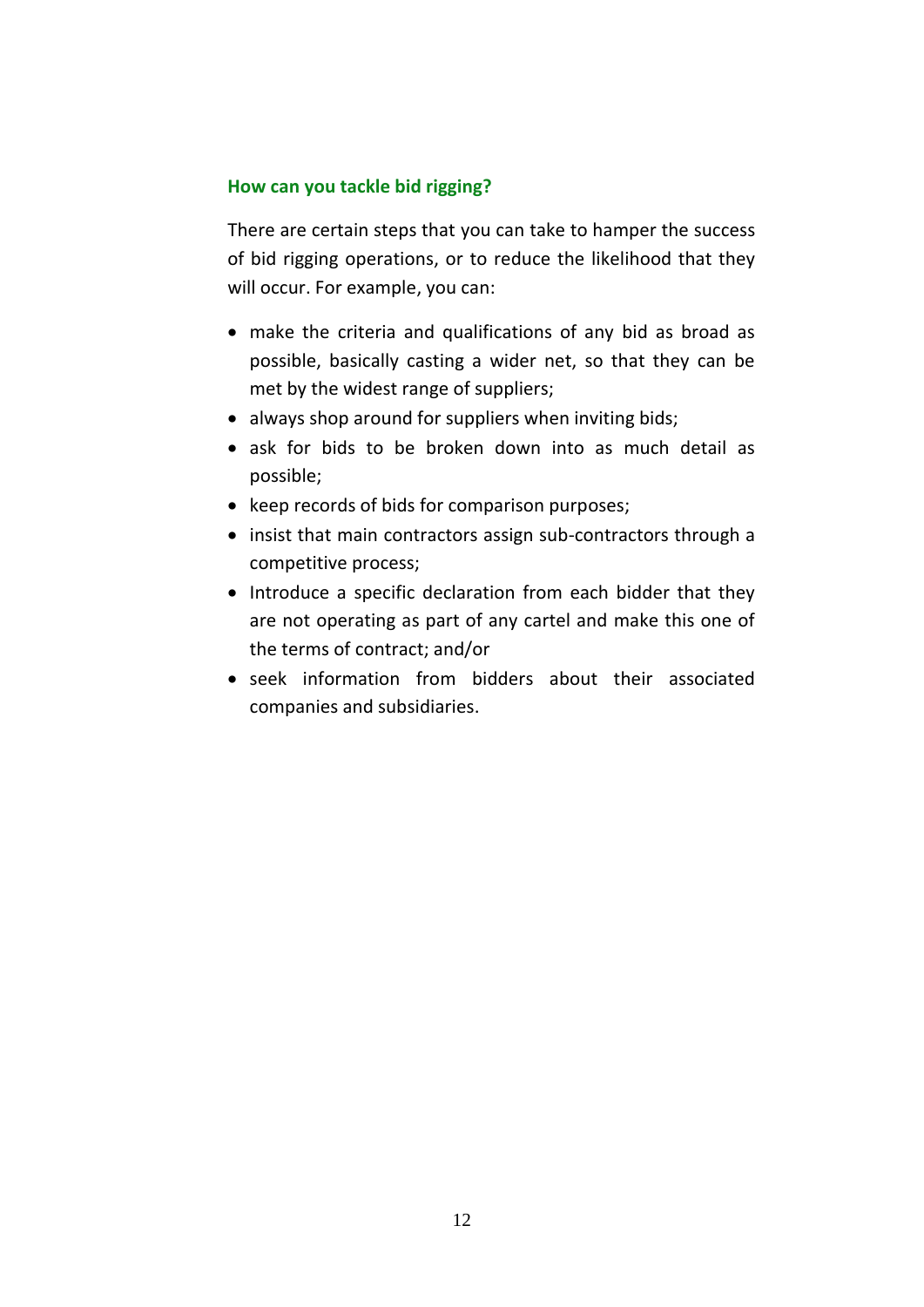# **4 Taking Action**

### **What else can you do to help tackle cartels?**

The best defence against cartels is to be alert to the fact that they may exist and to operate an effective buying policy that takes this into account. You may find it helpful to make clear in your dealings with suppliers that you are well aware of the temptations of collusive behaviour and will bring any suspicions of such activity to the attention of the GCRA.

### **What should you do if you have suspicions?**

If you suspect that a cartel is operating, you should contact the GCRA. Our contact details are on page 14. The more information you can provide, the better placed the GCRA will be to assess the need to take enforcement action.

In Guernsey, being party to a cartel is not a criminal offence, but independently of any action taken by the GCRA, third parties that consider they have been harmed as a result of an infringement may seek a remedy, including punitive damages, in the Royal Court.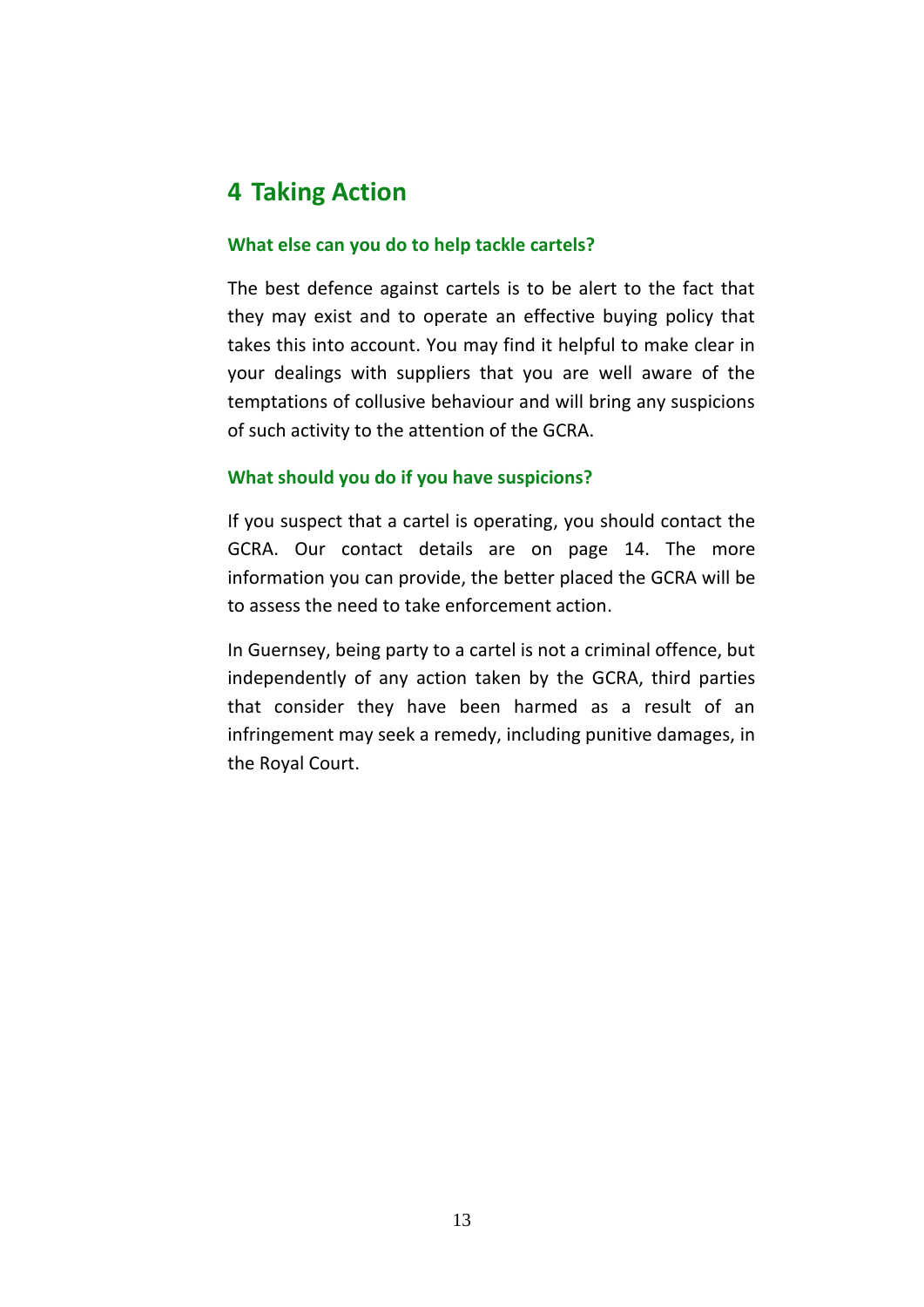### **Immunity and the GCRA's leniency policy**

The GCRA can grant complete immunity from, or a substantial reduction of, penalties that we may impose under the law for businesses who are involved in a cartel and who are first to come forward with information about the cartel, in addition to cooperating fully with us throughout our investigation and any subsequent proceedings.

If a business is not the first to approach us about a cartel or has made an approach after we have already commenced an investigation into the cartel, providing information that assists us evidence the infringement, in addition to co-operating fully with us throughout our investigation and any subsequent proceedings, will result in a reduction in the financial penalty that we might otherwise have imposed.

For more detailed information about leniency, see the GCRA's Leniency Policy.

### **What can the GCRA do?**

The GCRA has the power to investigate complaints of anticompetitive practices such as cartels if it has reasonable cause to suspect that the law has been infringed. If the information that you provide is sufficient to give us such grounds, we may start an investigation.

For more information on how we conduct investigations, see GCRA Guideline 10 – Investigation Procedures.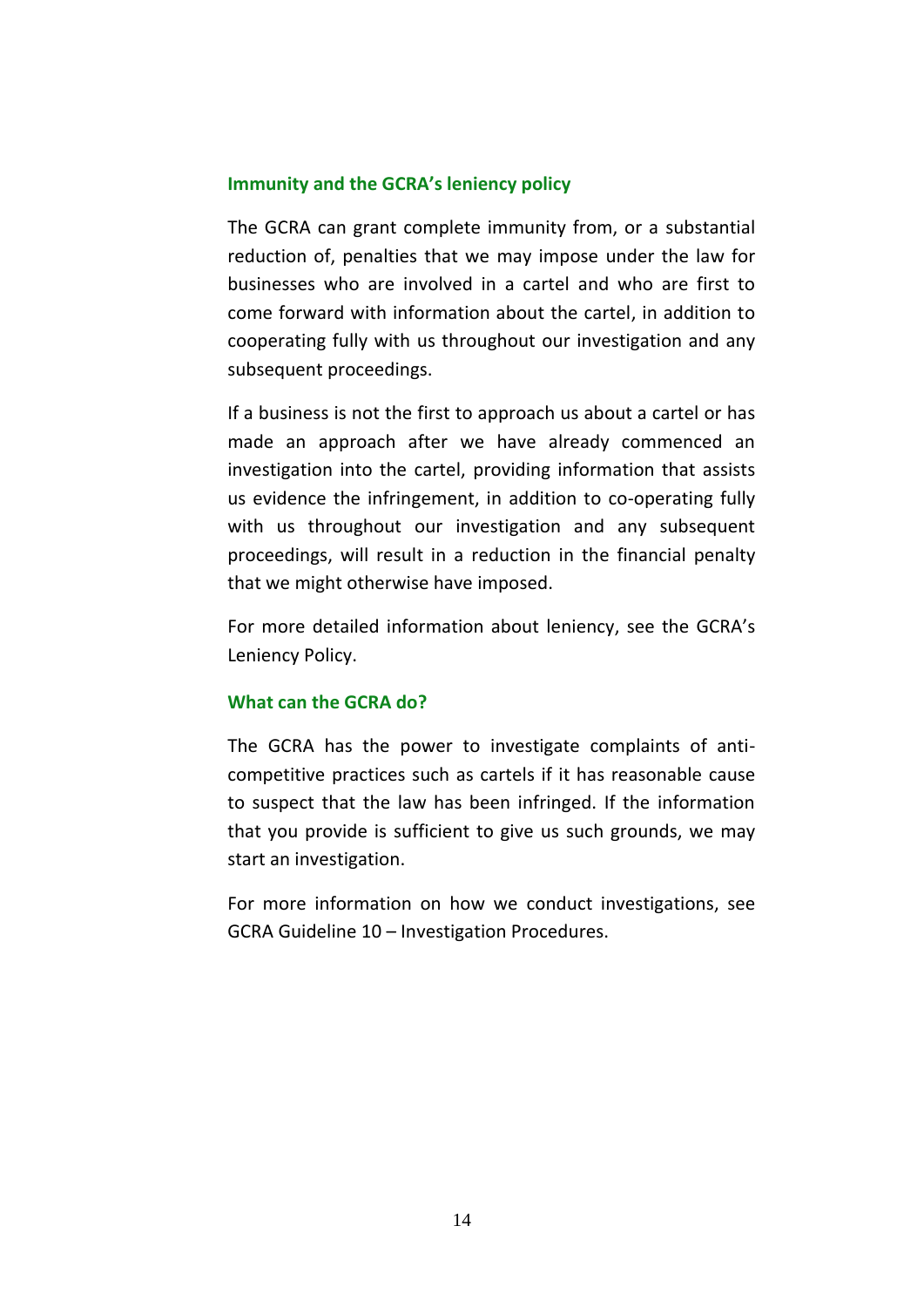### **Can my identity be protected?**

In order to investigate a complaint fully, the GCRA may need to divulge the information it has obtained and the identity of the source to the undertakings being investigated. However, wherever possible your identity will be protected. If you are concerned about the disclosure of your identity, you should raise this with the GCRA at the earliest opportunity.

For more information on how we deal with issues of confidentiality, see GCRA Guideline 10 – Investigation Procedures.

#### **What action can the GCRA take against cartels?**

The GCRA has the power to issue financial penalties to businesses that have infringed the law, in addition to imposing other remedies. Reporting your suspicions or providing information to us can therefore have a very real effect; not only will members of the cartel be penalised and your business protected, but a very strong deterrent message will be sent to other undertakings that may be contemplating cartel activity.